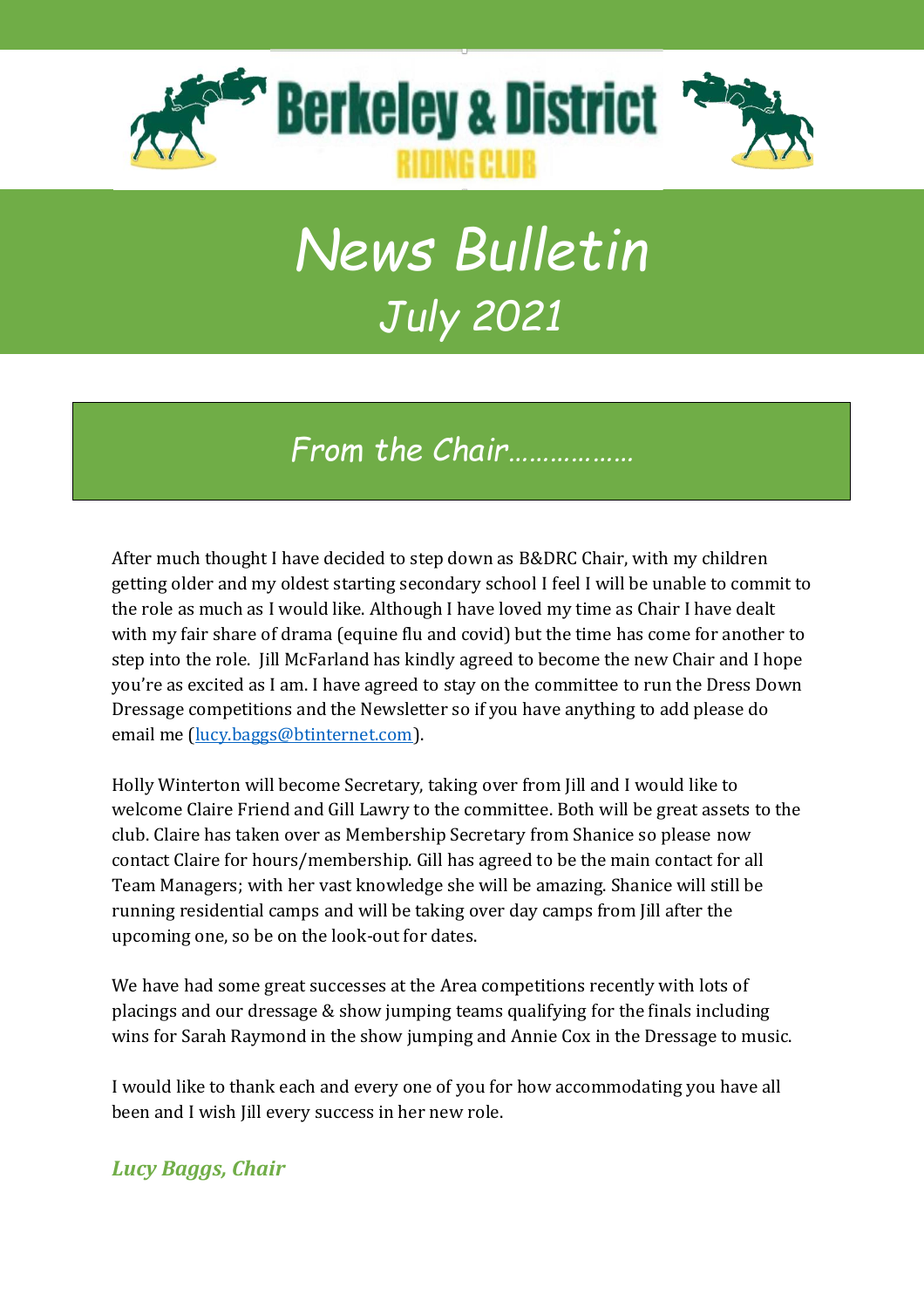## *Dressage*

*Annie Cox & Sarah Couzens*



On 19th of June the area 9 Dressage to Music (DTM) was taking place at Burrows Court. This was well organised by Kingsleaze Riding Club and had a very relaxed atmosphere.

We had 3 members competing for the club. This was Denise McGurk first time to ever do dressage to music and her first time doing a novice test on her lovely coloured mare Sophie. She rode a lovely test with music that complemented each other beautifully and came away with a fantastic 3rd place with 69%.

Kate Nichols competed at elementary level riding her horse Cedric to some very smart music. They gained a great score of 72%.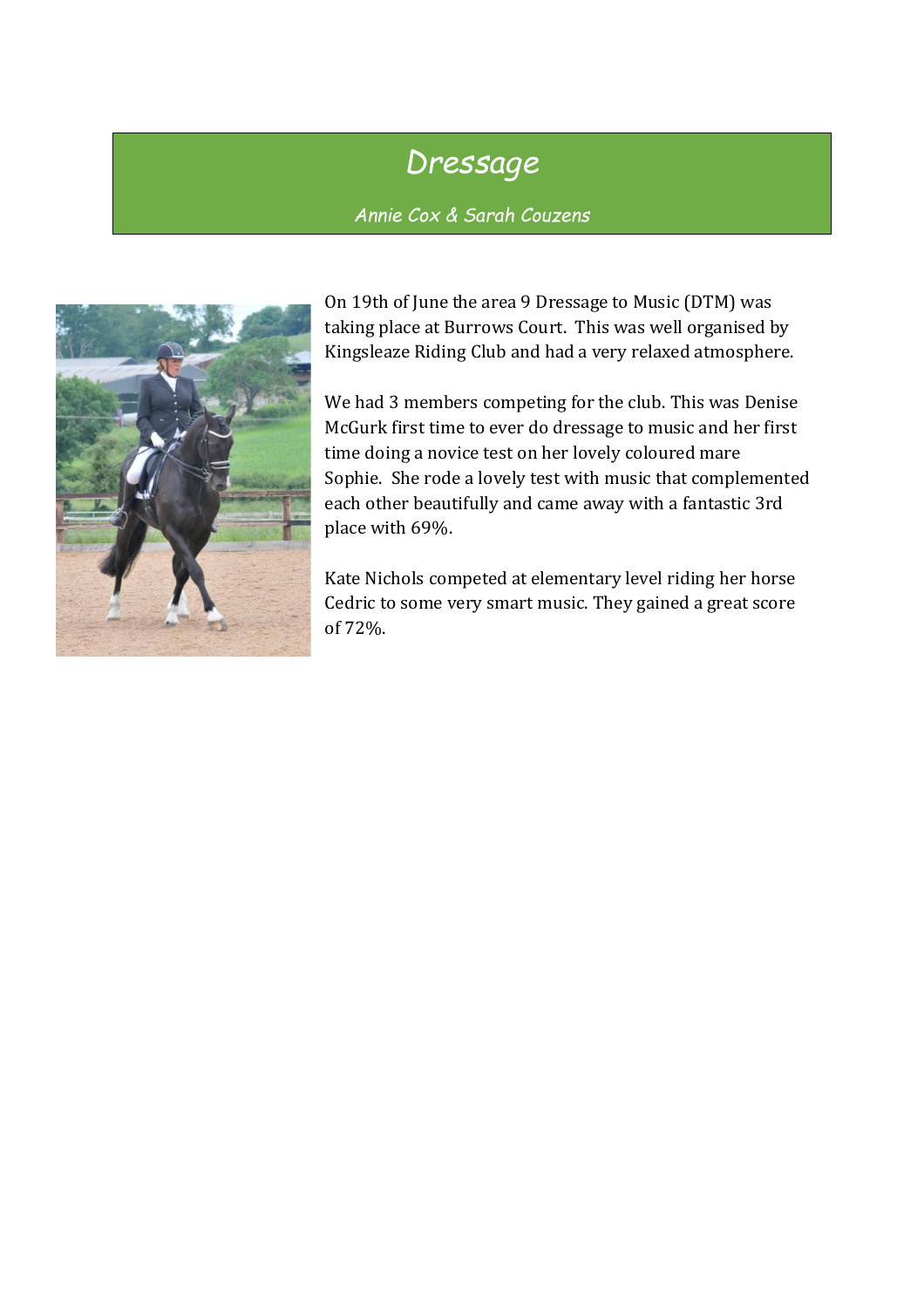Myself, Andrea Cox and my horse Dav also competed in the elementary. I had rearranged my usual routine the week before as it never really felt quite right and hadn't given me great results in the past. I am absolutely over the moon to say we won with a fantastic score of over 73% . Fingers crossed we are going to the championships .

I say with" fingers crossed" as a few days before the test I didn't quiet feel Dav was 100%, so I had him booked in to be scoped for ulcers on the Monday after the comp .

Monday came and my stomach turned when the vet came across a very nasty cluster pedunculated mass in his stomach. After some further investigation at the vets they said it was treatable and it has now thankfully been dealt with. I am



now waiting for his next scope to say it's all going well and no further treatment will be needed  $\beta$ .

I am so proud of this boy as he did all this when not feeling 100% and I am pleased I went with my gut feelings and had him looked at.

On the 3rd of July we sent a team to Rabson Manor to compete in the area 9 Prelim Dressage qualifier. Sian Barke, Sally Thorne, Claire Rudge and Denise McGurk made up a team and came a fantastic team 5th which has qualified them for the Regional Championships at Hartpury

#### *Annie Cox*

## *Residential Camp at Pontispool*

*Jane Carver*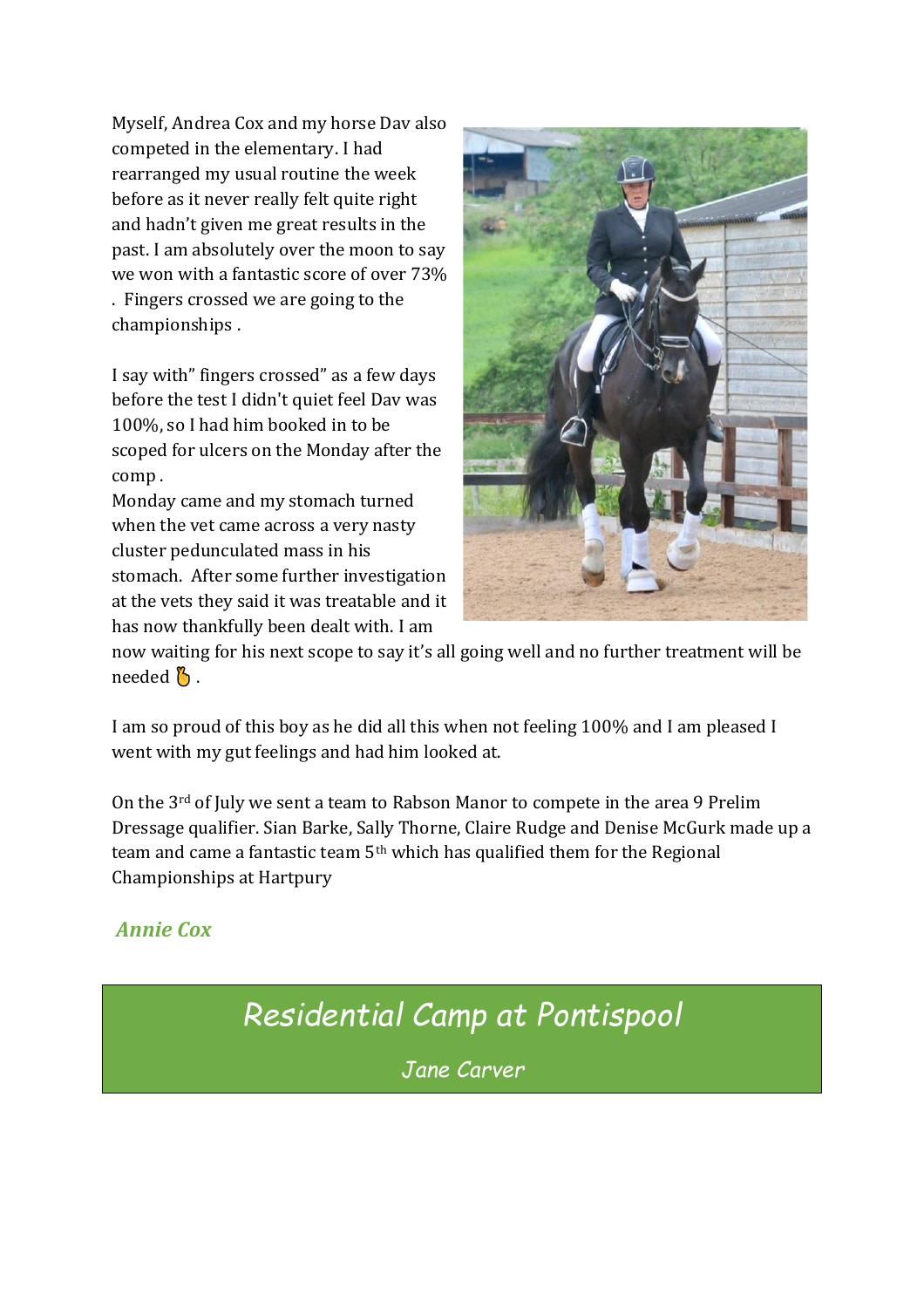And we're off to a long-awaited camp! A quick phone call to Louise to make sure Mathew's loaded and we're ready to hit the road in convoy, as we always have done. The journey was smooth just one stop for Louise to secure her electrics, we arrived in good time, horses and their humans very relaxed, horses settled in, and unpacking done. Time for a cheeky alcoholic beverage to celebrate, Happy days!!



Ashleigh and myself have been on many riding club camps before! This was our first camp with B&DRC, the whole experience was fab! The weather was good, the food was absolutely amazing, brilliant instructors. We arrived only knowing a few people, but we were made very welcome by everyone and made new friends. Apologies to "My roomie" Louise for my 4.30 am early starts, closely followed by Ashleigh. We are definitely early birds!!

The first night auction was hilarious! Sue Palfrey was an amazing auctioneer. Shanice's quiz night was brilliant fun. Lovely lazy evenings with the whole camp socialising together but I have to say that Lucky the Dolly absolutely stole the show! Weirdly on the journey home Ash and myself were concerned that she may not have made it home tied to the front of Andrews lorry, we were elated when we read that she was home safe  $\mathcal{G}$ 

Absolutely fabulous camp and to top it off a good journey home. Thank you, Shanice, for making it possible, looking forward to October camp, hopefully the sun will shine

#### *Jane Carver*

### *Area Horse Trials*

*Sian Barke*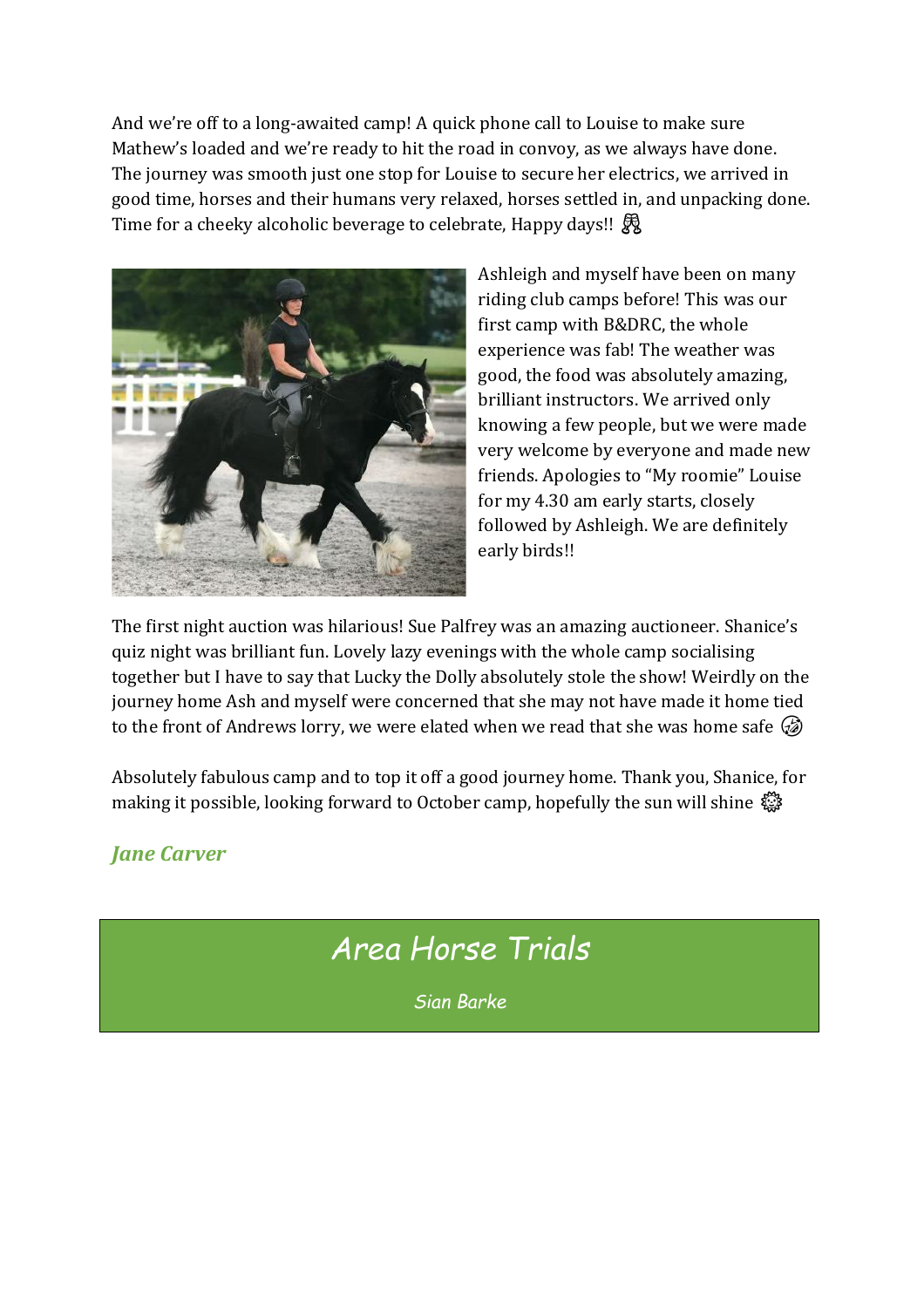

Packed and ready for the Horse trials at West Wilts, but this time with my new horse Bowman! A big gangly baby, it was to be his first event, so I was super excited albeit apprehensive! I absolutely love being part of the teams and representing the club. My nerves were soon settled when I arrived and was welcomed by our team manager Jill! She was super supportive and helped me clamber on my 17.2hh giant! First was the dressage! Bowman's first test on grass and although it was tricky to manoeuvre his big frame around the arena, I was happy with a 38. Next was our fun bit, which was the 80cm show jumping. Jumping is in Bow's blood and he gave me a beautiful clear round ending in an absolute flyer over the last in true Bowman style! I was absolutely thrilled to bits and put everything I had learnt at Pontispool camp in place.



Lastly, was the cross county. Now this is still new to us as a partnership so I was a bit nervous. Yet again I was reassured by the B&D team and we set off to warm up. Bowman felt great and flew the warm up jumps with confidence. The weather was getting worse and it became clear I needed to ditch my glasses and hope for the best! We walked over to the start box, waited for the count down and we were off! Bowman

was a bit 'looky' but he gained more and more confidence as the course went on. We went clear with a few times penalties. Chuffed to bits with a double clear for our first one and landed 13th place in our section!

West Wilts has a lovely inviting course and I encourage anyone to have a go at the Area Horse trials. Despite the weather, the ground was great and well maintained. Jill and the team were as always so friendly and supportive. Looking forward to the next one already!

#### *Sian Barke*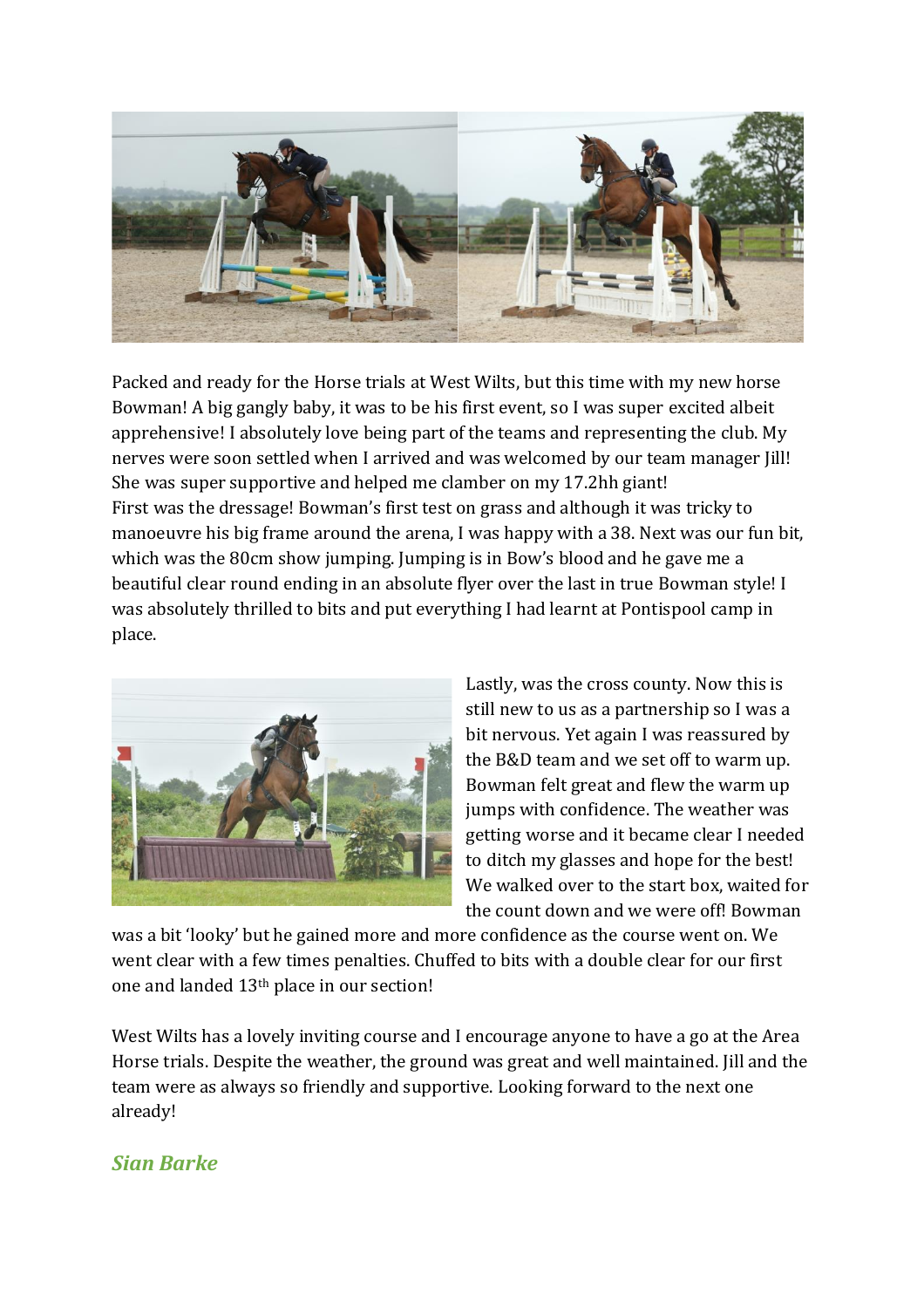## *Flat Camp Demo*

*With Maria Griffin & Bary Hayes*

Those attending the Flat Camp in July at Burrows Court were treated to a fabulous demonstration with Bary Hayes riding his lovely, expressive 10 year old Dutch horse Tig and Maria Griffin, International Dressage Rider & Trainer teaching. Bary has only had Tig 7 weeks and so is just getting to know him.



At the start of the session Maria pointed out that Tig was tense in his neck and top line and needed to lengthen his frame. To many of us watching he looked fabulous but we could see that he was in quite a tense outline drawing back from the contact and not relaxed or soft.

Maria asked Bary to do some leg yield at first leading on to shoulder fore, shoulder in, halfpass and travers all in trot. I was seriously impressed that Bary could switch from one move to another so quickly and fluently ! Maria encouraged Bary to have control of Tig's neck and take it out more by using his ankles to nudge him forward (not calves or thighs or pony club kicks!). She could



be heard saying "No more trot" and "Neck, Neck, Neck" on several occasions as Tig seemed to want to power upwards rather than draw forwards.

Shoulder fore is not a movement in any dressage tests but Maria uses it to practice ride ability and control of the angle of the shoulder. She also does steep shoulder in on 4 track to practice control of angle.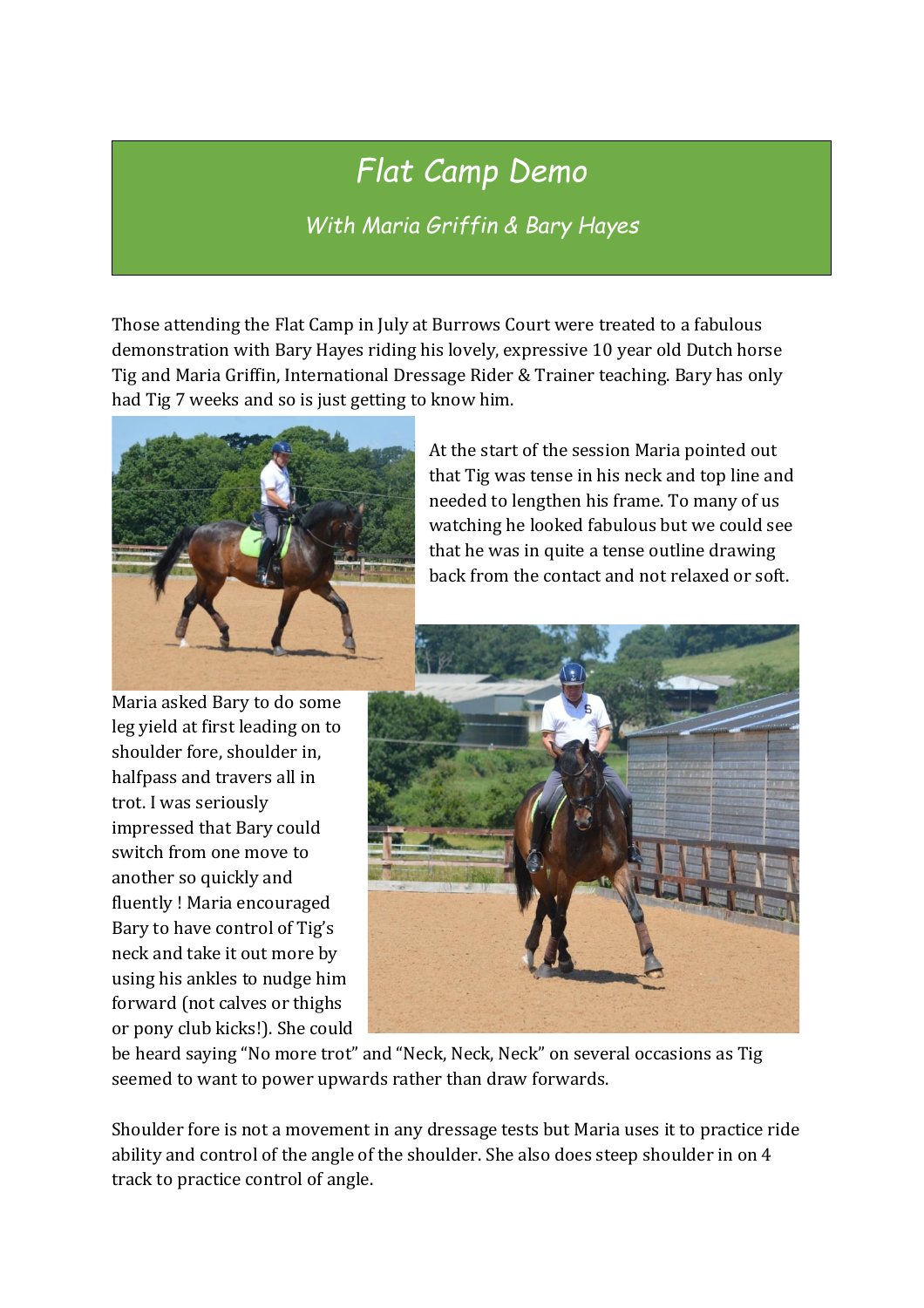They moved onto canter work where they again did shoulder fore, shoulder in, leg yield and half pass . Maria noticed how much better Tig was on the left rein.

One of the issues they had was that Tig was almost too enthusiastic in his work and didn't always listen to Bary so Maria encouraged him to mix things up a lot.



A question was asked about the angle of shoulder in required in a test. So Bary demonstrated this. Maria said a clever rider can adjust the angle depending on where the judge/judges are sitting to make it look better but it must be on 3 tracks and the quarters must never lead.

Bary was then asked to demonstrate walk pirouettes which Maria described as a walk half pass around a small circle. Maria stood in the middle of the school and Tig pirouetted around her. Maria described Tig as being rude in his right shoulder and that to deal with this Bary should if spiral the other way and keep Tig upright from his right leg ensuring Bary is in charge with Tig's shoulder leading as Tig uses right flexion as an evasion.

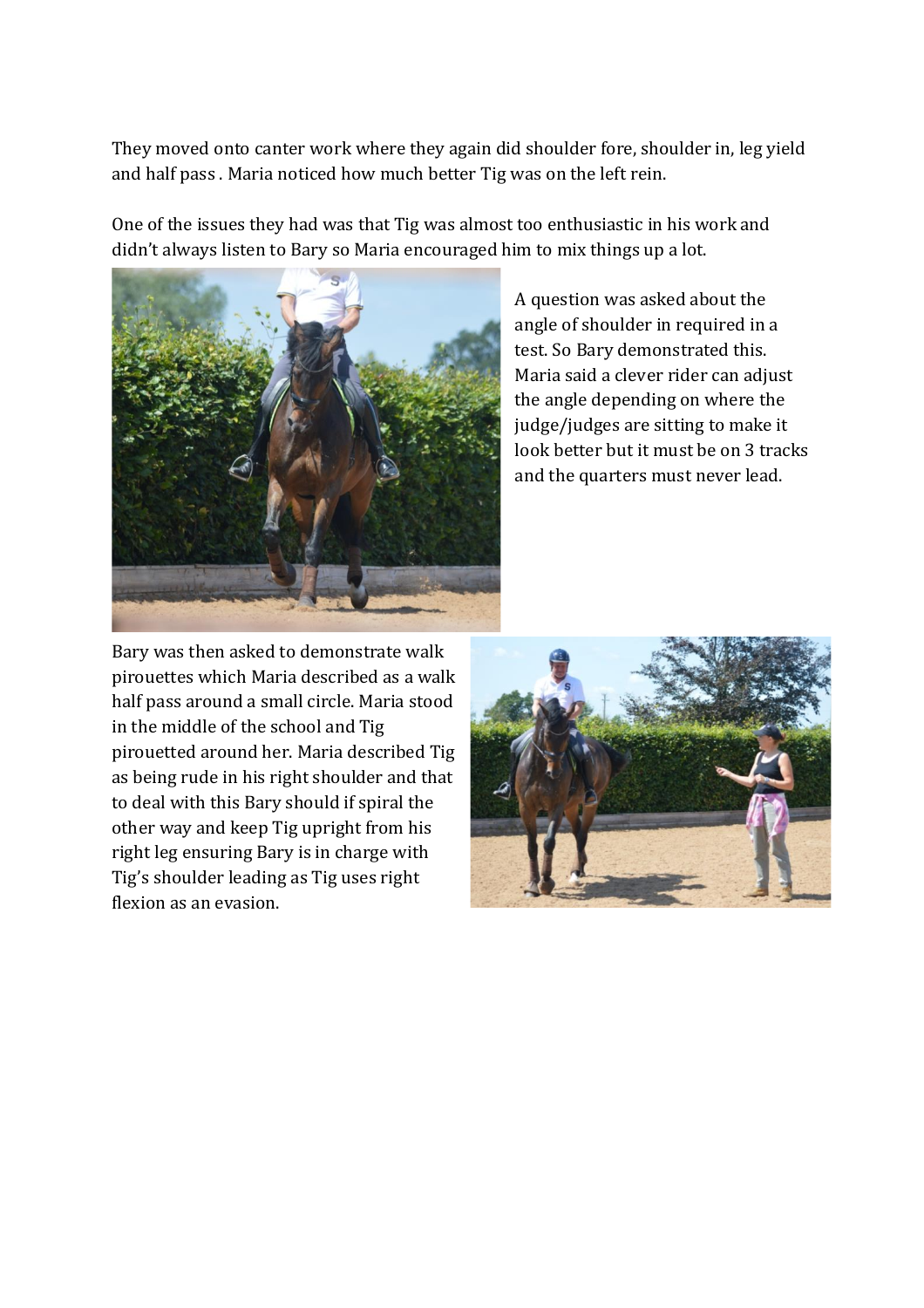The next question was about good use of corners and centreline. Maria guessed Tig would be bent right up the centreline which he was the first time but the second time was better. Maria said you should always come off your better rein before the centreline even if you are turning the other way at C.

Bary then demonstrated some flying changes, which Tig enjoys. At first Tig was late to change behind so Maria encouraged Bary to activate his hind legs more

By the end of the session it was obvious how much less tense Tig was and his way of going was much softer and Bary had more horse in front of him rather than him drawing back and being tight in his neck





### *Instructor Profile- Rachel Sheldon*

*An Interview with Jill McFarland*

Rachel Sheldon has been teaching B&D members for around 15 years so is well known to many of our members both new and old. But how much do you know about her equestrian background and future plans?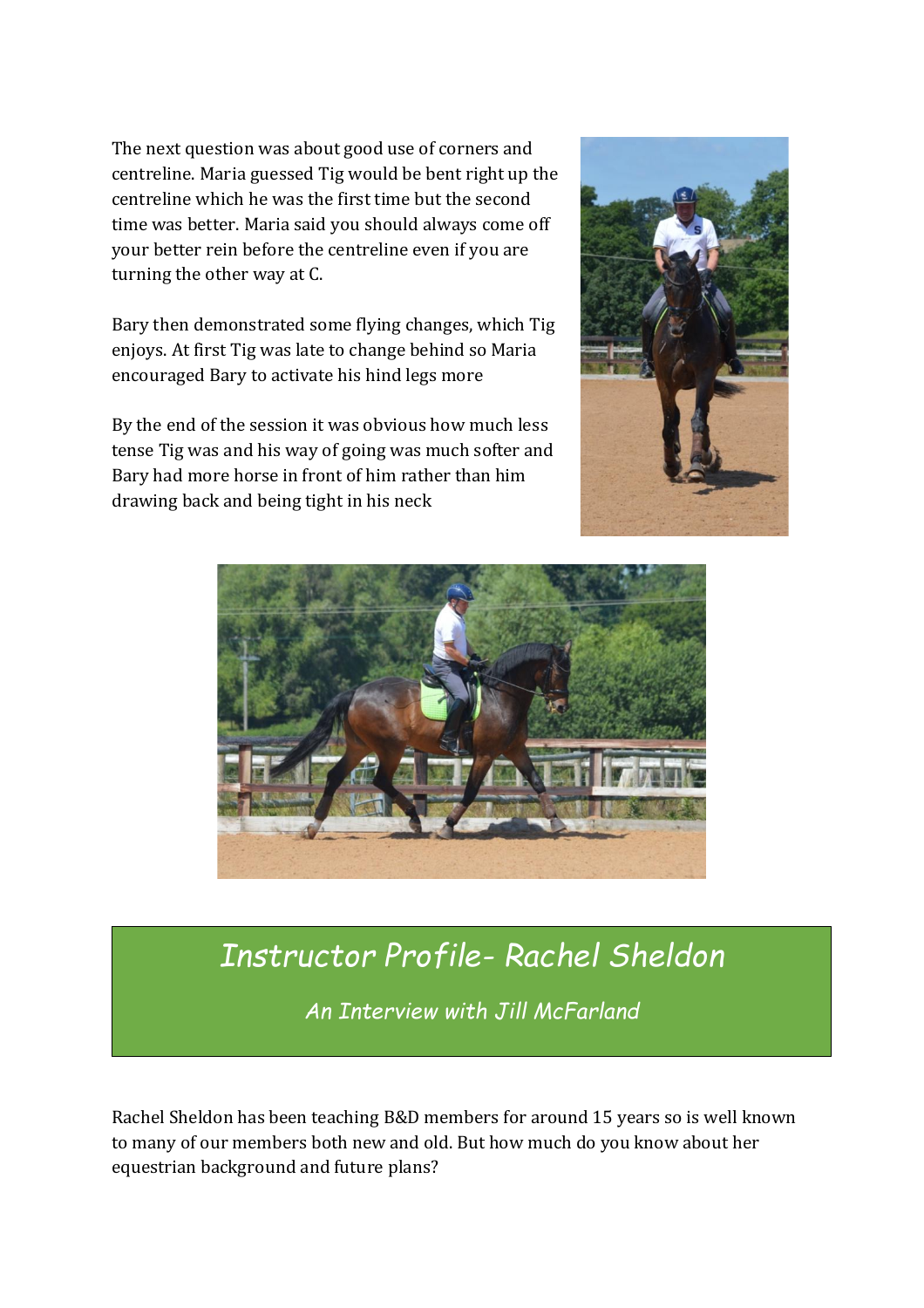Rachel started riding at the age of 7. Alongside her sister she was a keen member of Berkeley Hunt Pony Club doing all the usual PC activities and representing them in many of the Area competitions. She was keen on eventing and luckily when she went away to Moreton Morrell college to do her BHS exams her sister kept her horse fit for her and she came home at weekends to compete.

At the age of 19 she sold her horse and got a job in Australia as a Working Pupil for an Australian eventer. He qualified for the World Games in Rome in 1998 and Rachel was lucky enough to groom for him. She spent 4 years grooming & eventing in Australia and eventually returned home to set up a yard at her Mum and Dad's farm. She got the opportunity to have her own yard when she moved to her current location at Tumpy 15 years ago.

Rachel currently enjoys a mixture of competing, teaching and running her livery yard. As well as the youngsters she competes for their owners she competes 2 horses at Novice level who will be moving up to 2\* next month. Hopefully one will progress on to Intermediate.



Rachel really enjoys her teaching which she does for Riding Club, Pony Club and many private clients. She is equally happy to teach young and old, happy hackers and more ambitious competitive riders. She is always a popular instructor with Riding Club because of her endless enthusiasm and positivity and her ability to be heard even in a force 10 gale!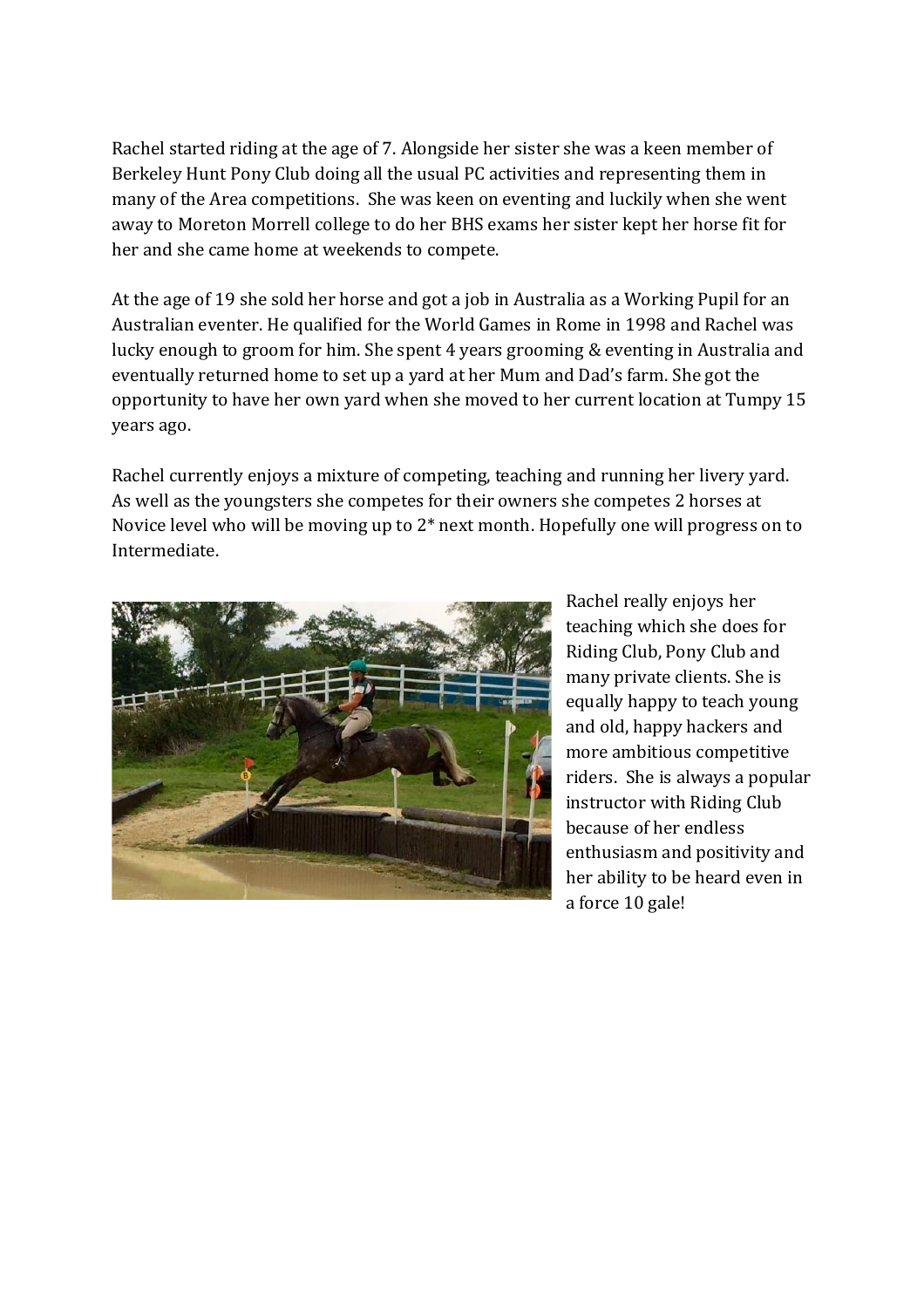Rachel loves doing what she does now so much so that her husband has to remind her that the rest of the family would like a holiday now and then! In future she is looking forward to doing more with her daughter, Olivia, who is following in her mum's footsteps as a budding equestrian and she quite fancies doing some equestrian lecturing should the opportunity arise. Meanwhile she looks forward to helping more B&D members improve and most importantly enjoy their riding.



#### *Any other news*

*Bacs .* Paying for rallies, camps etc is our preferred method as it saves us being charged. Our bacs details are : Sort code 09-01-51 Acc. No.84275504

*Pinkers* offer all B&DRC Members a 10% discount- be sure to take your membership card with you when you shop

*EvoEquine* offer a 10% discount to all B&DRC Members. Visit their website [www.evoequine.co.uk](http://www.evoequine.co.uk/)

Make every effort to complete your hours (friends and family can do these on your behalf) And let Claire Friend know what you have done. Claire.friend@hotmail.co.uk

Please don't forget you are welcome to send in your horsey news and photos for us to share with members via the E Bulletin. Just drop an email with attachments to Lucy Baggs. lucy.baggs@btinternet.com